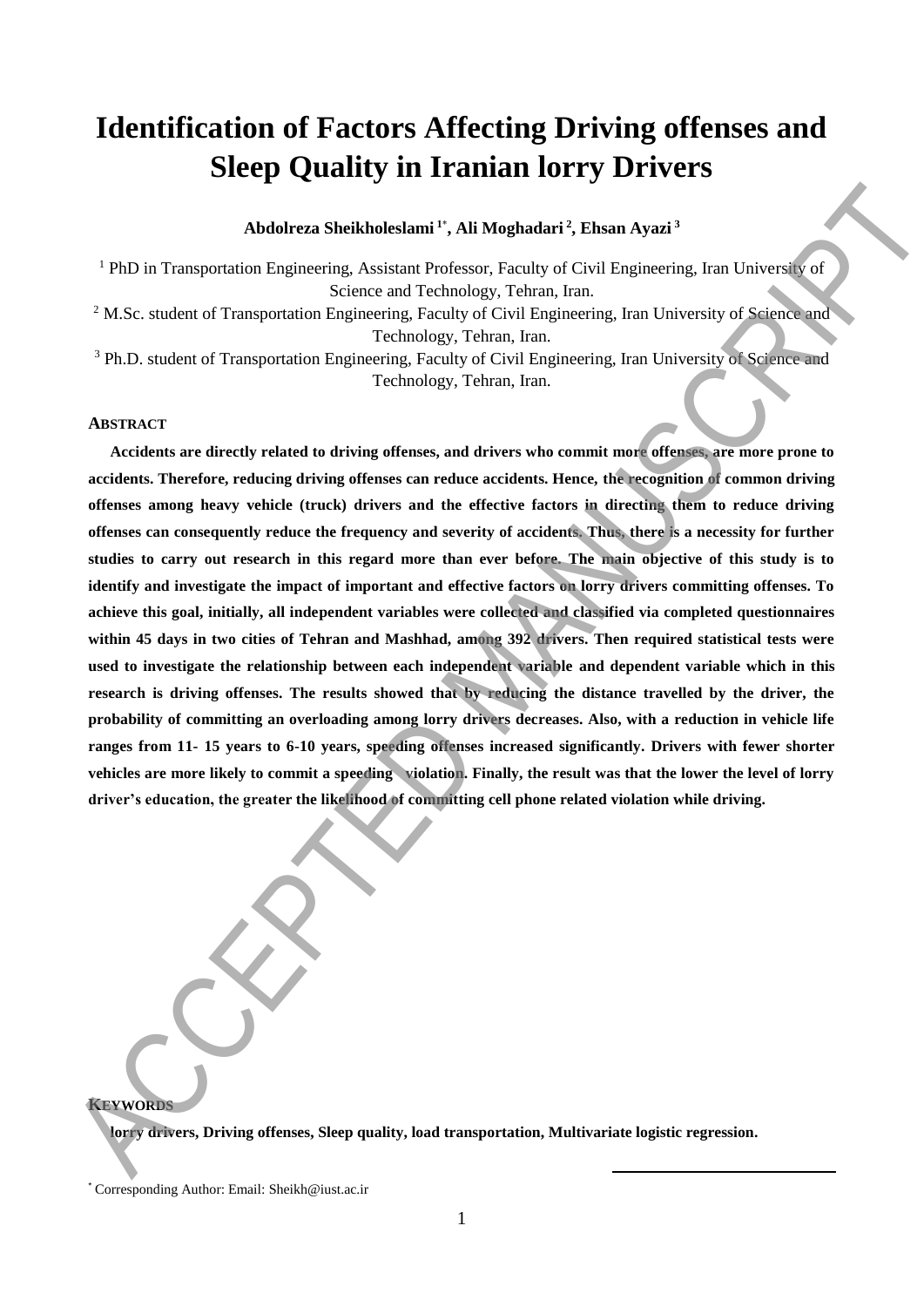#### **1. Introduction**

Transportation and logistics play an important role in the economy of countries, while, road transport is one of the most important mode of transportation for the load transportation, especially in developing countries [1].

 In Iran, similar to other developing countries, load transportation, which is mainly driven by semi-heavy and heavy vehicles, plays an important role in the distribution of export and import freights.

 Increasing the traffic of heavy vehicles on the roads and consequently, increasing the likelihood of accident has become one of the main concerns of drivers and policymakers [2]. Accidents are directly related to driving offenses; In other words, driving offenses are among the most important factors that lead to accidents [3]. And drivers with more offenses experience more accidents [4]. Thus, reducing driving offenses can reduce accidents.

 Studying the causes of accidents shows that errors and violations are a major cause of 74 percent of accidents [5]. This leads to the concern of identifying the factors that lead to driving offenses and reduce the outbreak of accidents. Most studies point to the fact that accidents depend on three factors: human, vehicle and road [6]. and the human factor is the most important factor in the analysis of traffic accidents [7]. Therefore, driving offenses are also a major cause of accidents and in many studies, in order to access this factor, examination of inappropriate driving behaviors has been used which is related to behavioral characteristics and driver attributes [6-12]

#### **2. Methodology**

The main objective of this study was to identify and evaluate the impact of important factors affecting cargo lorry drivers committing traffic driving offenses. To achieve this goal, all independent variables are The main objective of this study was to identify and evaluate the impact of important factors effecting cargo lorry drivers committing driving offenses. To achieve this goal, all independent variables are categorized first and the chi-square Pearson test with a p-value of 0.05 is used to investigate the relationship between each independent variable and the dependent variable that is driving offenses in this research. Then, with the significant variables in committing driving offenses known, a multivariate logistic regression model was developed and using this method, the effect of variables on the perpetration of infringements by lorry drivers was evaluated. It should be noted in this study, the type

of driving offenses were classified into five categories as a dependent variable including overweight truck, non-seat belted driver, speeding , technical diagnosis, talking with mobile phones were the effective factors identified within the category for each truck comprised of driver, vehicle, mileage, and driver sleep status.

### **3. Discussion and Results**

The results show that, for the drivers younger than 30 years old, the inclination to commit overloading is higher the age group over 50. Moreover, the results of statistical analysis show that drivers who travel between 61-100 thousand kilometers throughout the year tend to be less likely to commit overloading than those who drive more than 200 thousand kilometers and the probability of committing an overload driving offenses about 96.5 percent decreases. In other words, by reducing the mileage driven by the driver, the likelihood of committing overloading among the lorry drivers has decreased.

 The results analysis of a Speeding model indicates that the lorry drivers, aged between 6 -10, is more likely to commit an Speeding than lorry drivers which aged over 20 years. Also, lorry drivers aged between 11 -15 are more likely to commit speeding than the lorry drivers aged over 20 years. In other words, it concluded that by decreasing the lifetime of the vehicles from 11 - 15 years to 6 - 10 years, the rate of speeding violation increases significantly and drivers with the lower lifetime vehicles are less likely to commit this driving offenses. Reviewing the statistical analysis showed that Drivers who have 1 to 10 years of driving experience are more likely to commit speeding than those who have had more than 20 years of experience. So, the less experienced the driver, the rate of committing Speeding increases. Also, drivers who drive between 151,000 and 200,000 kilometers throughout the year are less likely to commit speeding than those who drive more than 200,000 kilometers a year, and the likelihood of committing an Speeding is reduced by 96.5%. finally, it concluded that the drivers who had discharge and freighting five or six times per month, less likely to commit an Speeding than those who had more than 12 discharge and freighting each month. die universite model in the back of the controlline back of the controlline in the controlline of the controlline in the controlline of the controlline in the controlline of the controlline in the back of the controlline

 The results analysis of talking to cell phone driving offenses model showed that drivers with an undergraduate academic background are more likely to commit this driving violation than those who have higher education. Furthermore, drivers with middle school education are more likely to commit a talking to